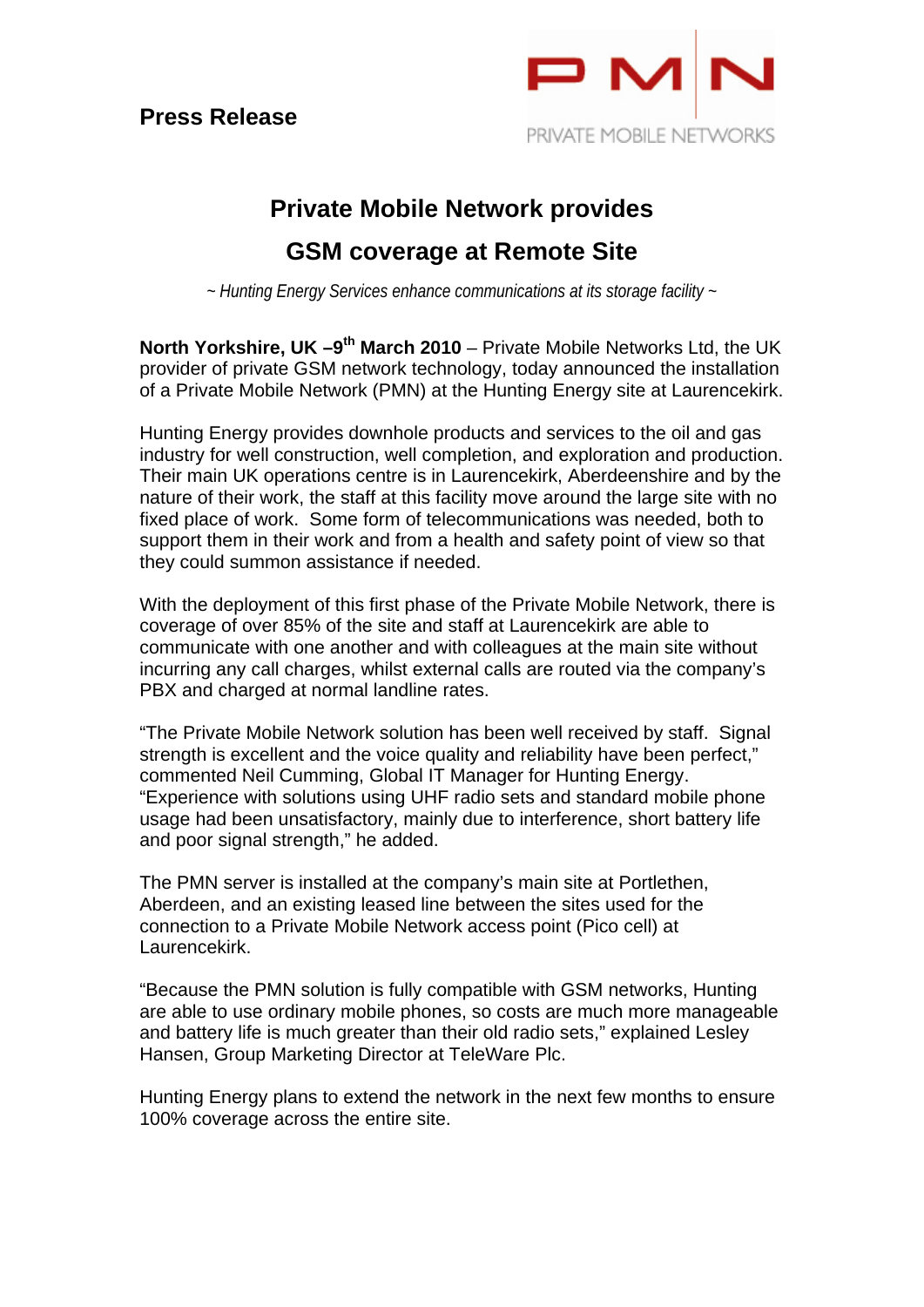### **Press Release**



#### **About Hunting Energy Services**

Hunting Energy Services (UK) Ltd is a subsidiary of Hunting PLC, an international energy services provider to the world's leading oil and gas companies in the upstream sector. Established in 1874, Hunting PLC is a fully listed public company traded on the London Stock Exchange.

Hunting Energy is a global provider of upstream oil and gas equipment. Sales and service operations are located in the major oil centres of the world, comprising twenty company owned facilities and a network of more than sixty licensed partners.

From this global footprint, Hunting provides high specification casing and tubing with premium connections, two-step tubing, specially threading, OEM and accessory manufacturing to support OCTG products.

Hunting also manufactures a range of proprietary drilling tools including nonmagnetic drill collars, directional drill rods and mud motors.

Well Intervention Pressure Control Equipment is offered on a sale or rental basis, together with a full suite of wireline tools and accessories for electric line, slickline and braided line use. This range includes both licensed and propriety products, designed to provide the customer with safer, more efficient operations.

Full product details are available at www.hunting-intl.com

#### **About TeleWare**

TeleWare is the leading UK supplier of intelligent communications solutions provided as packaged and tailored application software. TeleWare's applications are delivered as on-premise, hosted or managed services to all sizes of businesses. TeleWare customers include over 23% of the FTSE 100 and approaching 21% of the top 1000 blue chip national and multinational companies.

TeleWare's applications provide business communications solutions for mobility, personal contact management, messaging and call distribution and control. Unparalleled interoperability enables seamless integration with a wide range of PBX and application vendors. A commitment to open standards ensures flexibility, freedom and choice.

TeleWare is a Microsoft Gold Certified Partner, has certification for the quality standard ISO9001/2008 TickIT and has been awarded the Investors in People national standard for training and development of its employees to achieve its business goals.

**www.teleware.com**